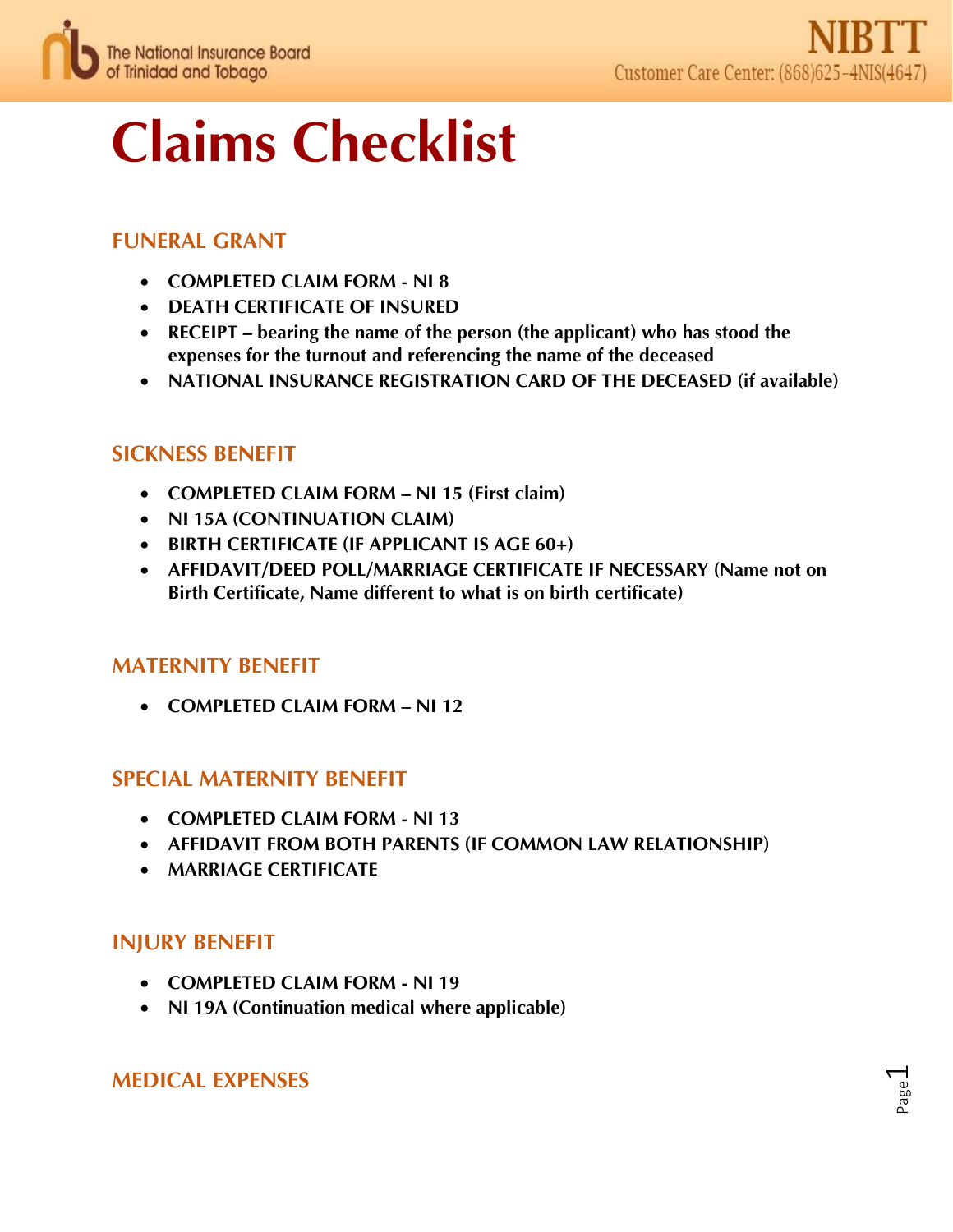

- COMPLETED CLAIM FORM NI 114
- RECEIPTS OF EACH EXPENSE BEING CLAIMED
- REFERRAL LETTER FROM DOCTOR (If referred to another provider e.g. Chiropractor, Physiotherapist etc.)

## DISABLEMENT BENEFIT

- COMPLETED CLAIM FORM NI 119
- STATEMENT FROM EMPLOYER IN RESPECT OF ACCIDENT IF INJURY BENEFIT WAS NOT CLAIMED

## RETIREMENT BENEFIT

- COMPLETED CLAIM FORM NI 82
- BIRTH CERTIFICATE (Electronic)
- AFFIDAVIT (Where necessary)
- MARRIAGE CERTIFICATE (Female applicant)
- DECREE ABSOLUTE OF DIVORCE (Where applicable)
- DEED POLL (If applicable)
- ALTERNATIVE EVIDENCE OF CONTRIBUTIONS (IF NECESSARY)

## INVALIDITY BENEFIT

- COMPLETED CLAIM FORM –NI 38
- BIRTH CERTIFICATE (Electronic)
- AFFIDAVIT (Where necessary)
- DEED POLL (If applicable)
- MARRIAGE CERTIFICATE (Female applicant)
- DECREE ABSOLUTE OF DIVORCE (Where applicable)
- ALTERNATIVE EVIDENCE OF CONTRIBUTIONS (IF NECESSARY)

#### SURVIVOR

COMPLETED CLAIM FORM – NI51 (Claim form is the same for each category)

BIRTH CERTIFICATE OF APPLICANT (Electronic

AFFIDAVIT (Where necessary)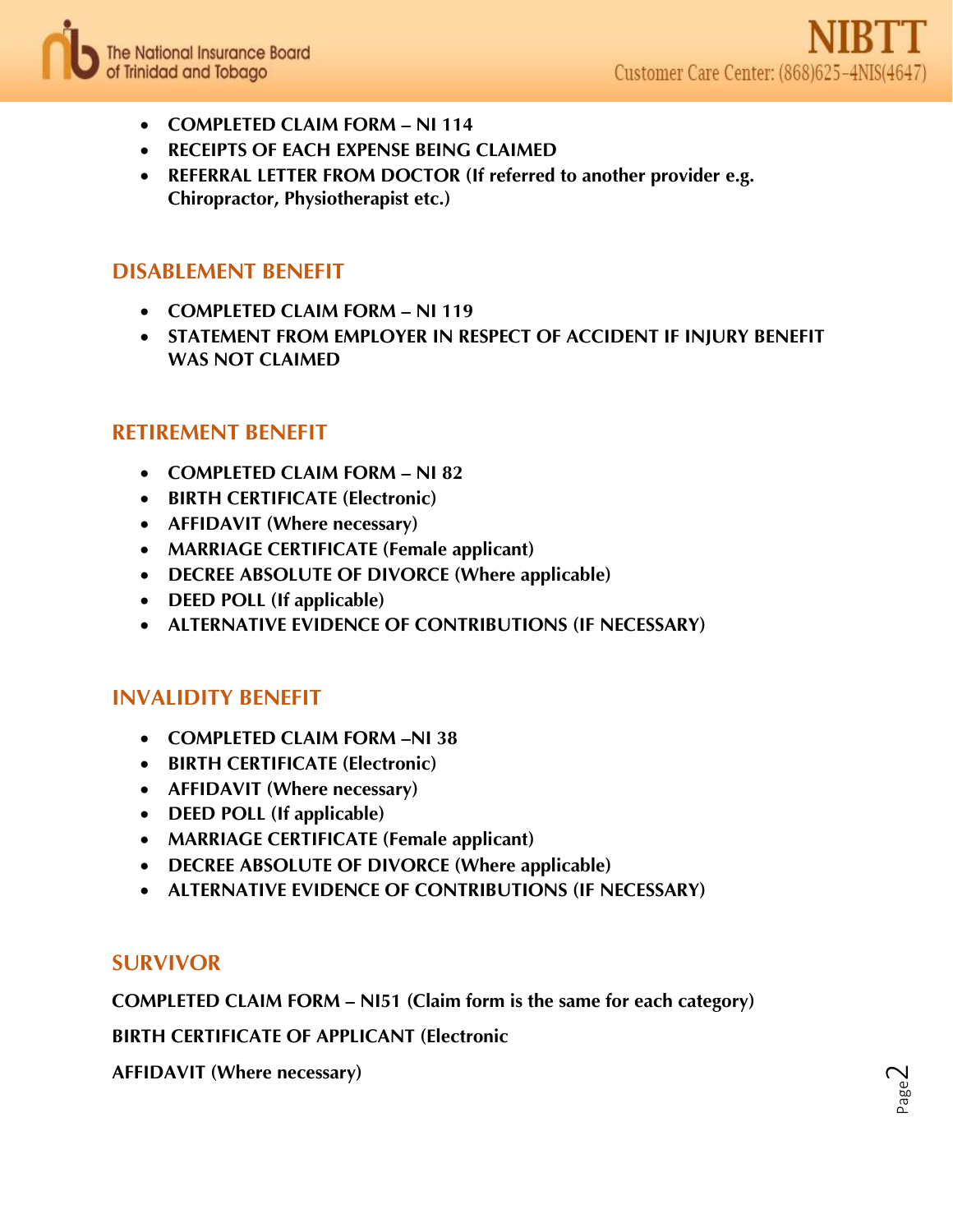

- DEED POLL (If applicable)
- MARRIAGE CERTIFICATE (Female applicant)
- DECREE ABSOLUTE OF DIVORCE (Where applicable)
- ALTERNATIVE EVIDENCE OF CONTRIBUTIONS (IF NECESSARY)

## SURVIVOR (COMMON LAW)

- COMPLETED CLAIM FORM NI51
- BIRTH CERTIFICATE OF APPLICANT (Electronic
- AFFIDAVIT (Where necessary)
- DEED POLL (If applicable)
- SELF SWORN DECLARATION FROM APPLICANT
- DECLARATIONS FROM THREE PROMINENT PERSONS TO ESTABLISH KNOWLEDGE OF THE PARTIES COHABITING

#### If previously married, then -

- DECREE ABSOLUTE OF DIVORCE (Where applicable)
- Or DEATH CERTIFICATE OF PREVIOUS SPOUSE(S)

#### If deceased was previously married, then –

- DECREE ABSOLUTE OF DIVORCE (Where applicable)
- Or DEATH CERTIFICATE OF PREVIOUS SPOUSE(S)

## CHILD ALLOWANCE

- COMPLETED CLAIM FORM NI 51
- CHILD'S BIRTH CERTIFICATE
- AFFIDAVIT WHERE NECESSARY
- PROOF OF PATERNITY WHERE NECESSARY
- MEDICAL CERTIFICATE IF DISABLED

#### ORPHAN'S ALLOWANCE

- COMPLETED CLAIM FORM NI 51
- Death Certificate of both parents (if both were insured persons)
- BIRTH CERTIFICATE OF ORPHAN
- AFFIDAVIT WHERE NECESSARY
- PROOF OF PATERNITY WHERE NECESSARY
- MEDICAL CERTIFICATE IF DISABLED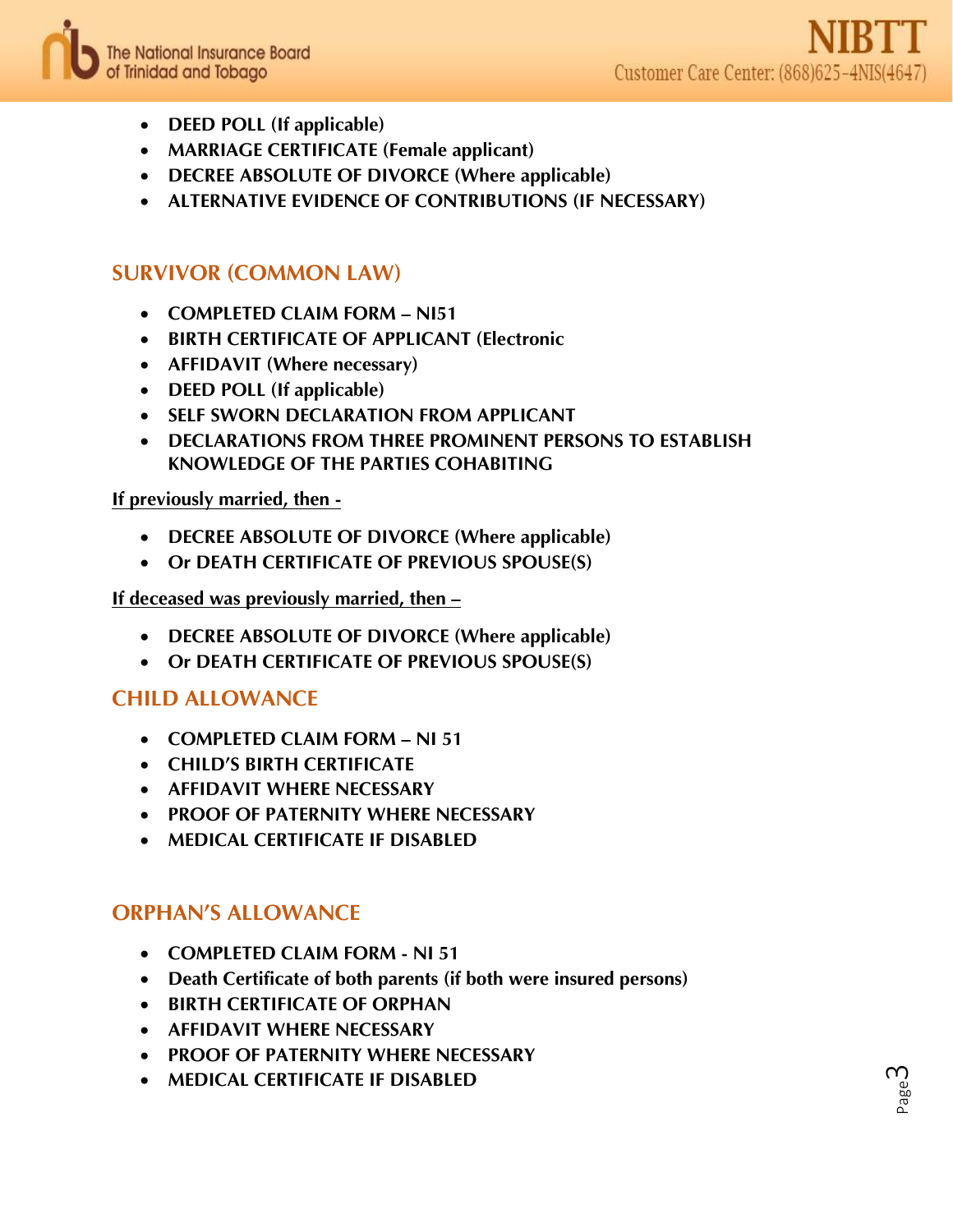# DEPENDANT PARENT

- COMPLETED CLAIM FORM NI 51
	- o Birth certificate of the deceased (Affidavit if father's name is not on deceased's birth certificate)
- AFFIDAVIT OUTLINING EXPENSES AND CONTRIBUTION OF THE DECEASED
- PROOF OF DECEASED'S CONTRIBUTION TO PARENTS' UPKEEP (BILLS AND RECEIPTS)

# DEATH BENEFIT

- COMPLETED CLAIM FORM- NI117 (Claim form is the same for each category)
- BIRTH CERTIFICATE OF APPLICANT (Electronic
- AFFIDAVIT (Where necessary)
- DEED POLL (If applicable)
- MARRIAGE CERTIFICATE (Female applicant)
- DECREE ABSOLUTE OF DIVORCE (Where applicable)

## DEATH BENEFIT (COMMON LAW)

- COMPLETED CLAIM FORM NI117
- BIRTH CERTIFICATE OF APPLICANT (Electronic)
- AFFIDAVIT (Where necessary)
- NOMINATION OF SPOUSE (NI 42 Where applicable)
- DEED POLL (If applicable)
- SELF SWORN DECLARATION FROM APPLICANT
- DECLARATIONS FROM THREE PROMINENT PERSONS TO ESTABLISH KNOWLEDGE OF THE PARTIES COHABITING

If previously married, then -

- DECREE ABSOLUTE OF DIVORCE (Where applicable)
- Or DEATH CERTIFICATE OF PREVIOUS SPOUSE(S)

If deceased was previously married, then –

- DECREE ABSOLUTE OF DIVORCE (Where applicable)
- Or DEATH CERTIFICATE OF PREVIOUS SPOUSE(S)

# CHILD ALLOWANCE

- COMPLETED CLAIM FORM NI 117
- CHILD'S BIRTH CERTIFICATE
- AFFIDAVIT WHERE NECESSARY